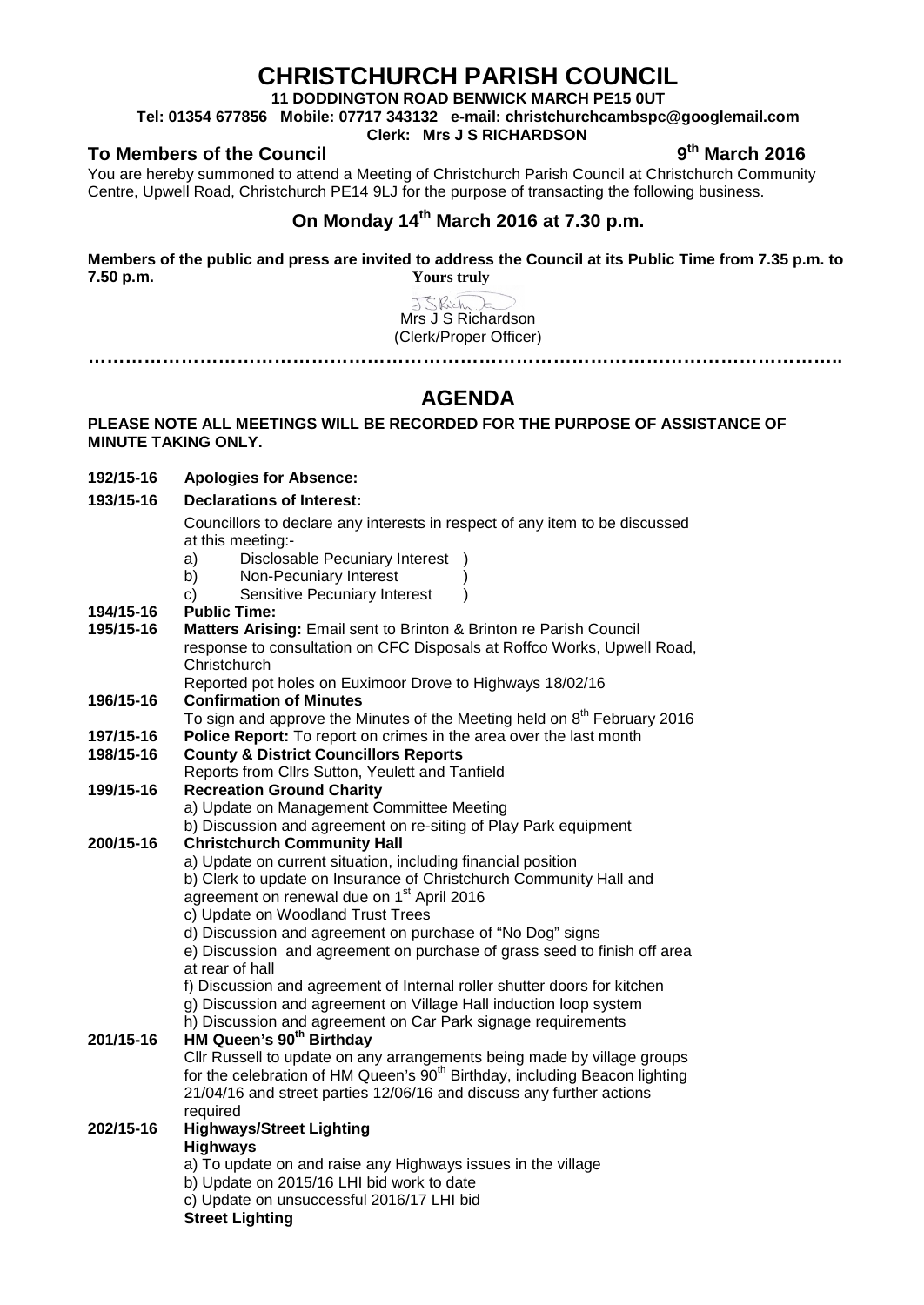|           |                                                                                                                                                                                                                                                                                                                                                                          | a) To update on the replacement of Cat2 street lights, including street light                                                   |           |  |
|-----------|--------------------------------------------------------------------------------------------------------------------------------------------------------------------------------------------------------------------------------------------------------------------------------------------------------------------------------------------------------------------------|---------------------------------------------------------------------------------------------------------------------------------|-----------|--|
|           | at rear of 2 The Hill                                                                                                                                                                                                                                                                                                                                                    |                                                                                                                                 |           |  |
| 203/15-16 | b) To update on and raise any Street Lighting issues in the village<br><b>Planning/Development</b>                                                                                                                                                                                                                                                                       |                                                                                                                                 |           |  |
|           |                                                                                                                                                                                                                                                                                                                                                                          | Pre-Application Consultation - Land South West of Syringa House, Crown<br>Road, Christchurch. To discuss and agree any comments |           |  |
| 204/15-16 | <b>Middle Level Commissioners</b>                                                                                                                                                                                                                                                                                                                                        |                                                                                                                                 |           |  |
|           | To discuss proposals for Amended Navigation Legislation and agree                                                                                                                                                                                                                                                                                                        |                                                                                                                                 |           |  |
|           | comments to be made                                                                                                                                                                                                                                                                                                                                                      |                                                                                                                                 |           |  |
| 205/15-16 | <b>Attendance Request</b>                                                                                                                                                                                                                                                                                                                                                |                                                                                                                                 |           |  |
|           | Letter rec'd from Clive Gibbon (Conservative Candidate for North March<br>and Waldersey 2017) to request attendance at a future Parish Council                                                                                                                                                                                                                           |                                                                                                                                 |           |  |
|           |                                                                                                                                                                                                                                                                                                                                                                          |                                                                                                                                 |           |  |
| 206/15-16 | Meeting. This is to be discussed and agreement reached<br><b>Donations</b>                                                                                                                                                                                                                                                                                               |                                                                                                                                 |           |  |
|           | To discuss and agree donation request received from FACT                                                                                                                                                                                                                                                                                                                 |                                                                                                                                 |           |  |
| 207/15-16 | Income & Expenditure                                                                                                                                                                                                                                                                                                                                                     |                                                                                                                                 |           |  |
|           |                                                                                                                                                                                                                                                                                                                                                                          | a) Members to consider and approve the following accounts for payment                                                           |           |  |
|           | J Richardson                                                                                                                                                                                                                                                                                                                                                             | Clerks Salary (February 2015)                                                                                                   | £304.73   |  |
|           | J Richardson                                                                                                                                                                                                                                                                                                                                                             | Expenses (reimbursement)                                                                                                        | £71.35    |  |
|           | <b>Christchurch Village</b><br><b>Resource Centre</b>                                                                                                                                                                                                                                                                                                                    | The Heron                                                                                                                       | £80.00    |  |
|           | E Mason & Sons                                                                                                                                                                                                                                                                                                                                                           | <b>Grass Cutting</b>                                                                                                            | £156.00   |  |
|           | PKF Littlejohn LLP                                                                                                                                                                                                                                                                                                                                                       | <b>External Audit</b>                                                                                                           | £1358.89  |  |
|           | <b>Business Services at</b>                                                                                                                                                                                                                                                                                                                                              | Village Hall Insurance                                                                                                          | £1411.07  |  |
|           | CAS Ltd                                                                                                                                                                                                                                                                                                                                                                  |                                                                                                                                 |           |  |
|           | Morton & Hall                                                                                                                                                                                                                                                                                                                                                            | <b>Consultancy Fees</b>                                                                                                         | £540.00   |  |
|           | East Anglian Flooring                                                                                                                                                                                                                                                                                                                                                    | Village Hall Flooring                                                                                                           | £9203.04  |  |
|           | and Carpets Ltd                                                                                                                                                                                                                                                                                                                                                          | b) List of payments made in February 2016, previously authorised                                                                |           |  |
|           | N Russell                                                                                                                                                                                                                                                                                                                                                                | Village Hall build (Cooker)                                                                                                     | £1068.00  |  |
|           | N Russell                                                                                                                                                                                                                                                                                                                                                                | (Fridge, Janitorial Supplies)                                                                                                   | £370.80   |  |
|           | KnightStor Ltd                                                                                                                                                                                                                                                                                                                                                           | Village Hall Chairs                                                                                                             | £4203.00  |  |
|           | South Norfolk Council                                                                                                                                                                                                                                                                                                                                                    | <b>Building Regs Fees</b>                                                                                                       | £588.00   |  |
|           |                                                                                                                                                                                                                                                                                                                                                                          | <b>TOTALS</b>                                                                                                                   | £19354.88 |  |
|           | c) Clerk to report on the February Bank Balances & reconciliation<br>d) Clerk to provide the findings of the completed External Audit for 2014-15<br>e) Discussion and information on changes to Audit requirements for 2016-<br>17 and decision on External Audit provision to be made<br>f) To discuss and agree 2016/17 donations (The Heron and Christchurch<br>PCC) |                                                                                                                                 |           |  |
|           |                                                                                                                                                                                                                                                                                                                                                                          |                                                                                                                                 |           |  |
|           |                                                                                                                                                                                                                                                                                                                                                                          |                                                                                                                                 |           |  |
|           |                                                                                                                                                                                                                                                                                                                                                                          |                                                                                                                                 |           |  |
|           |                                                                                                                                                                                                                                                                                                                                                                          |                                                                                                                                 |           |  |
|           | g) Donation received from Cllr Owen of £209.00 for the purchase of a fridge                                                                                                                                                                                                                                                                                              |                                                                                                                                 |           |  |
| 208/15-16 | for the Community Centre<br>Correspondence                                                                                                                                                                                                                                                                                                                               |                                                                                                                                 |           |  |
|           | a) Rural Services Network Bulletin (highlights in weekly reports w/e                                                                                                                                                                                                                                                                                                     |                                                                                                                                 |           |  |
|           | 19/02/16, 26/02/16, 04/03/16)                                                                                                                                                                                                                                                                                                                                            |                                                                                                                                 |           |  |
|           | b) Cambs Acre Community Fair to be held at Burgess Hall, St Ives 7 <sup>th</sup> June<br>2016 (weekly update 19/02/16)<br>c) Textile and Media Recycling Bank new contract with Salvation Army<br>(highlights in weekly update 19/02/16)<br>d) Planned road closure Crown Road/Crown Avenue 29/03-10/04/2016                                                             |                                                                                                                                 |           |  |
|           |                                                                                                                                                                                                                                                                                                                                                                          |                                                                                                                                 |           |  |
|           |                                                                                                                                                                                                                                                                                                                                                                          |                                                                                                                                 |           |  |
|           |                                                                                                                                                                                                                                                                                                                                                                          |                                                                                                                                 |           |  |
|           | (emailed 24/02/16)                                                                                                                                                                                                                                                                                                                                                       |                                                                                                                                 |           |  |
|           |                                                                                                                                                                                                                                                                                                                                                                          | e) Fly a flag for the Commonwealth invitation (in weekly report 26/02/16)                                                       |           |  |
|           |                                                                                                                                                                                                                                                                                                                                                                          | f) Anglian Water are looking to launch a campaign called "Pollution Watch"                                                      |           |  |
|           | (in weekly report 26/02/16)                                                                                                                                                                                                                                                                                                                                              |                                                                                                                                 |           |  |
|           |                                                                                                                                                                                                                                                                                                                                                                          | g) Invite to Cambridgeshire & Peterborough neighbourhood plan roadshow,                                                         |           |  |
|           |                                                                                                                                                                                                                                                                                                                                                                          | Monday 21 March 2016 (in weekly report 26/02/16)<br>h) Fenland District Council Consultation on Proposal to License all Private |           |  |
|           |                                                                                                                                                                                                                                                                                                                                                                          | Rented Houses in the town of Wisbech (in weekly report w/e 04/03/16)                                                            |           |  |
|           |                                                                                                                                                                                                                                                                                                                                                                          | i) Letter from CCC advising of 2016 road surface dressing programme (in                                                         |           |  |
|           | weekly report w/e 04/03/16)                                                                                                                                                                                                                                                                                                                                              |                                                                                                                                 |           |  |
|           | j) Invite from FDC re:-Commonwealth Fly a Flag event including the Single                                                                                                                                                                                                                                                                                                |                                                                                                                                 |           |  |
|           | Commemorative Act on Monday 14th March (in weekly report w/e 11/03/16)                                                                                                                                                                                                                                                                                                   |                                                                                                                                 |           |  |
|           |                                                                                                                                                                                                                                                                                                                                                                          | k) Notice of Road Closure for Crown Road rec'd. Road will be closed from                                                        |           |  |
|           |                                                                                                                                                                                                                                                                                                                                                                          | 31/05/16-10/06/16 to allow for Electrical Installation of new high voltage                                                      |           |  |
| 209/15-16 | cables and associated jointing works (in weekly report w/e 11/03/16)<br><b>Annual Parish Assembly</b>                                                                                                                                                                                                                                                                    |                                                                                                                                 |           |  |
|           |                                                                                                                                                                                                                                                                                                                                                                          | To discuss and agree arrangements for Annual Parish Assembly to be held                                                         |           |  |
|           |                                                                                                                                                                                                                                                                                                                                                                          |                                                                                                                                 |           |  |